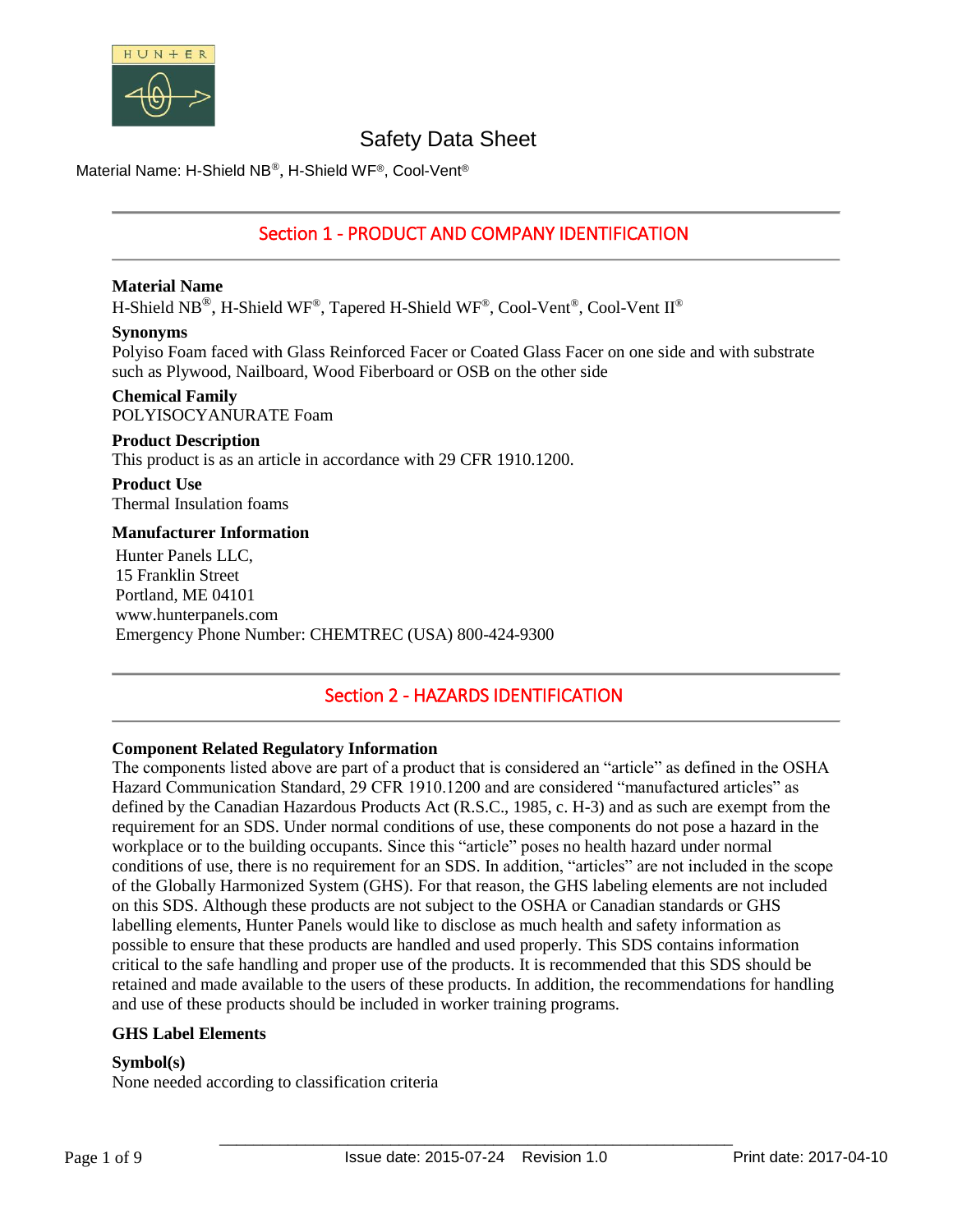

Material Name: H-Shield NB®, H-Shield WF®, Cool-Vent®

# **Signal Word**

None needed according to classification criteria

### **Hazard Statement(s)**

None needed according to classification criteria

# **Precautionary Statement(s)**

### **Prevention**

None needed according to classification criteria

### **Response**

None needed according to classification criteria

### **Storage**

None needed according to classification criteria

### **Disposal**

Dispose of contents/container in accordance with local/regional/national/international regulations

### **Other Hazards**

No additional information available.

# Section 3 - COMPOSITION / INFORMATION ON INGREDIENTS

| <b>CAS</b>    | <b>Component Name</b>                                   | <b>Percent by</b><br>weight |  |
|---------------|---------------------------------------------------------|-----------------------------|--|
| Not Available | Polyisocyanurate Foam                                   | $20 - 30$                   |  |
| $109-66-0$    | Pentane                                                 | $\leq 5$                    |  |
| 65997-17-3    | Fiberglass                                              | $1 - 5$                     |  |
| Not Available | Substrate (Plywood, Nailboard, Wood<br>Fiberboard, OSB) | 70-80                       |  |

# Section 4 - FIRST AID MEASURES

### **Description of Necessary Measures**

Get medical advice/attention if you feel unwell.

# **Inhalation**

If dust is inhaled, remove person to fresh air and keep comfortable for breathing. If experiencing respiratory symptoms: Get medical advice/attention if you feel unwell.

# **Skin**

If skin irritation or rash occurs: Wash with plenty of soap and water. Get medical attention if irritation develops or persists.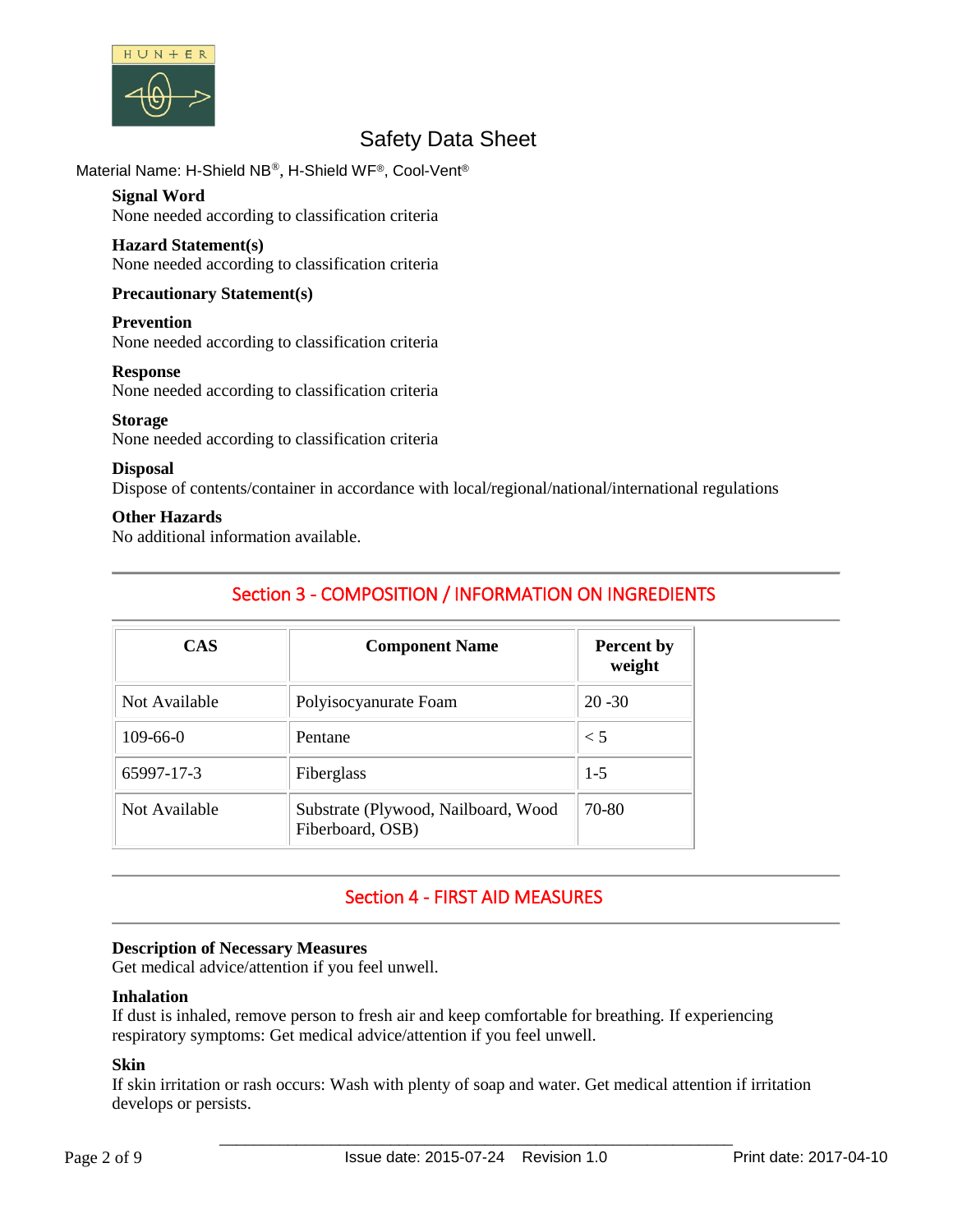

Material Name: H-Shield NB®, H-Shield WF®, Cool-Vent®

### **Eyes**

Rinse cautiously with water for at least 15 minutes. Remove contact lenses, if present and easy to do, prior to rinsing. If eye irritation persists, get medical advice/attention.

### **Ingestion**

Do NOT induce vomiting. Rinse mouth thoroughly with water. Get medical advice/attention if you feel unwell.

#### **Indication of any immediate medical attention and special treatment needed** Treat symptomatically and supportively.

### **Most Important Symptoms/Effects**

### **Acute**

Direct contact with dust may cause mechanical irritation of the eyes, skin, respiratory tract. May cause allergic skin reaction. May cause allergy or asthma symptoms or breathing difficulties if inhaled.

### **Delayed**

No information on significant adverse effects.

# Section 5 - FIRE FIGHTING MEASURES

### **Extinguishing Media**

**Suitable Extinguishing Media** Regular dry chemical, carbon dioxide, foam, water fog

### **Unsuitable Extinguishing Media**

None known.

# **Special Hazards Arising from the Chemical**

Fumes from heating may cause irritation, allergic reactions.

# **Hazardous Combustion Products**

Oxides of carbon

### **Special Protective Equipment and Precautions for Firefighters**

Wear full protective fire fighting gear including self contained breathing apparatus (SCBA) for protection against possible exposure.

# Section 6 - ACCIDENTAL RELEASE MEASURES

# **Personal Precautions, Protective Equipment and Emergency Procedures**

Wear personal protective clothing and equipment, see Section 8.

# **Methods and Materials for Containment and Cleaning Up**

Avoid generating dust in the air.

### **Environmental Precautions**

Prevent environmental discharge consistent with regulatory requirements.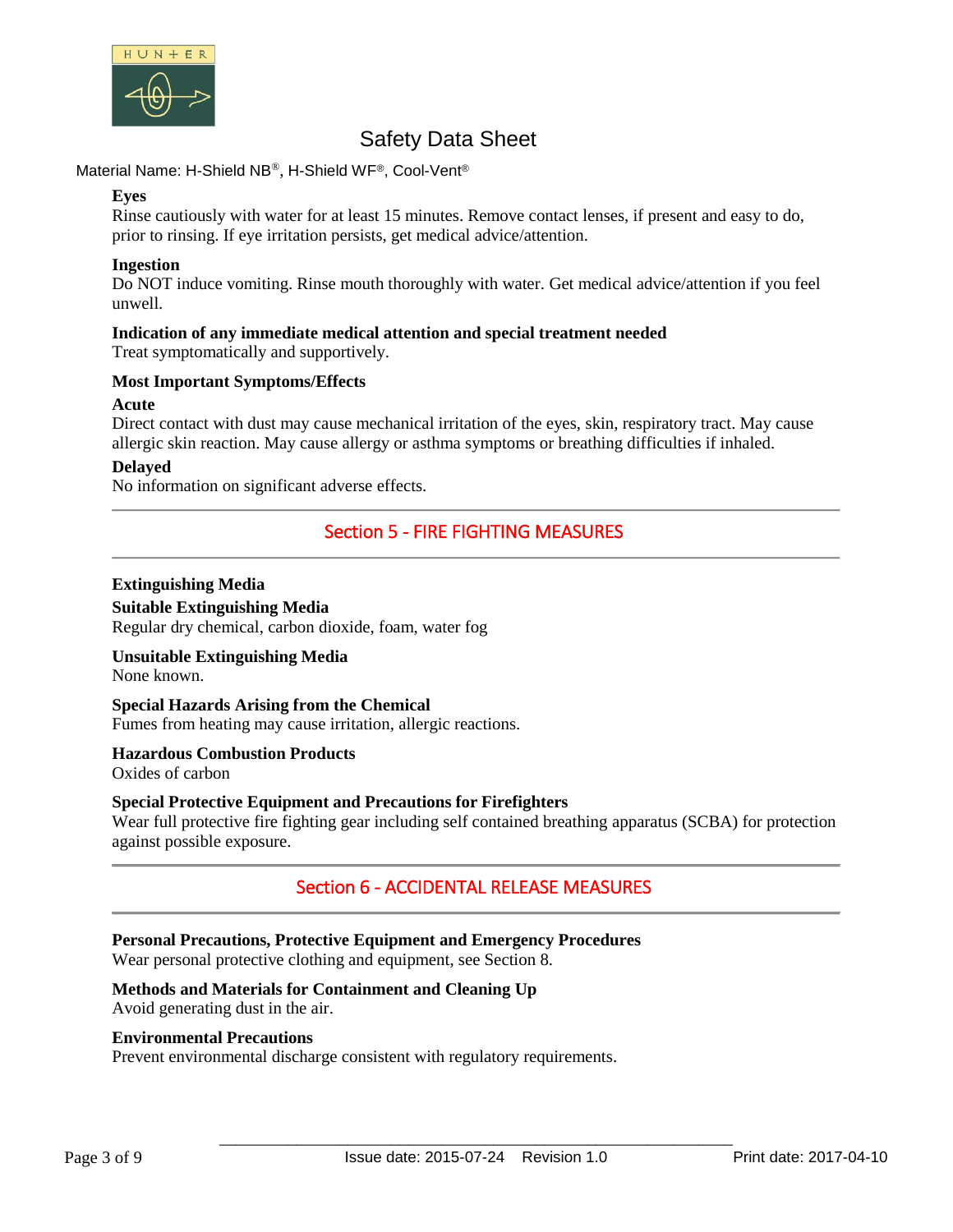

Material Name: H-Shield NB®, H-Shield WF®, Cool-Vent®

# Section 7 - HANDLING AND STORAGE

### **Precautions for Safe Handling**

Minimize dust generation and accumulation. Eliminate all sources of ignition. Do not breathe dust. Do not eat, drink or smoke when using this product. Do not get foam dust in eyes. Wear protective gloves and eye/face protection. Wash hands thoroughly after handling. Use only outdoors or in a well-ventilated area. Refer to handling and storage guidelines provided by the manufacturer.

### **Conditions for Safe Storage, Including any Incompatibilities**

None needed according to classification criteria. Store on flat foundation. Elevate 3-4" above foundation to prevent contact with moisture. Keep only in original packaging. If packaging is opened, place waterproof but breathable tarp on product. Refer to handling and storage guidelines provided by the manufacturer.

### **Incompatible Materials**

Acetone, methyl ethyl ketone, tetrahydrofuran, chlorine, chloroform, hydrogen peroxide, ethylene dichloride, dimethyl sulfoxide, dimethyl formamide

# Section 8 - EXPOSURE CONTROLS / PERSONAL PROTECTION

### **Component Exposure Limits**

| Pentane              | $109-66-0$                                                                                                                                                                                                                                                                                                                                                                                                                                                                                        |
|----------------------|---------------------------------------------------------------------------------------------------------------------------------------------------------------------------------------------------------------------------------------------------------------------------------------------------------------------------------------------------------------------------------------------------------------------------------------------------------------------------------------------------|
| <b>OSHA</b><br>(US): | This component has exposure limits. However, this component is present in what is<br>considered an "article" as defined in the OSHA Hazard Communication Standard, 29 CFR<br>1910.1200 and a "manufactured article" as defined by the Canadian Hazardous Products Act<br>(R.S.C., 1985, c. H-3). Therefore, the exposure limits for this component are unnecessary to<br>provide safe exposure controls. This component will not be released from the product under<br>normal working conditions. |

### **Biological limit value**

There are no biological limit values for any of this product's components.

### **Engineering Controls**

Provide local exhaust ventilation where dust may be generated. Ventilation equipment should be explosion-resistant if explosive concentrations of material are present. Ensure that dust-handling systems (such as exhaust ducts, dust collectors, vessels, and processing equipment) are designed in a manner to prevent the escape of dust into the work area (i.e., there is no leakage from the equipment). Ensure compliance with applicable exposure limits.

# **Individual Protection Measures, such as Personal Protective Equipment**

# **Eye/face protection**

Safety glasses or goggles are recommended when there is a potential for eye contact.

### **Skin Protection**

Work clothes with long sleeves and pants are recommended, but not required.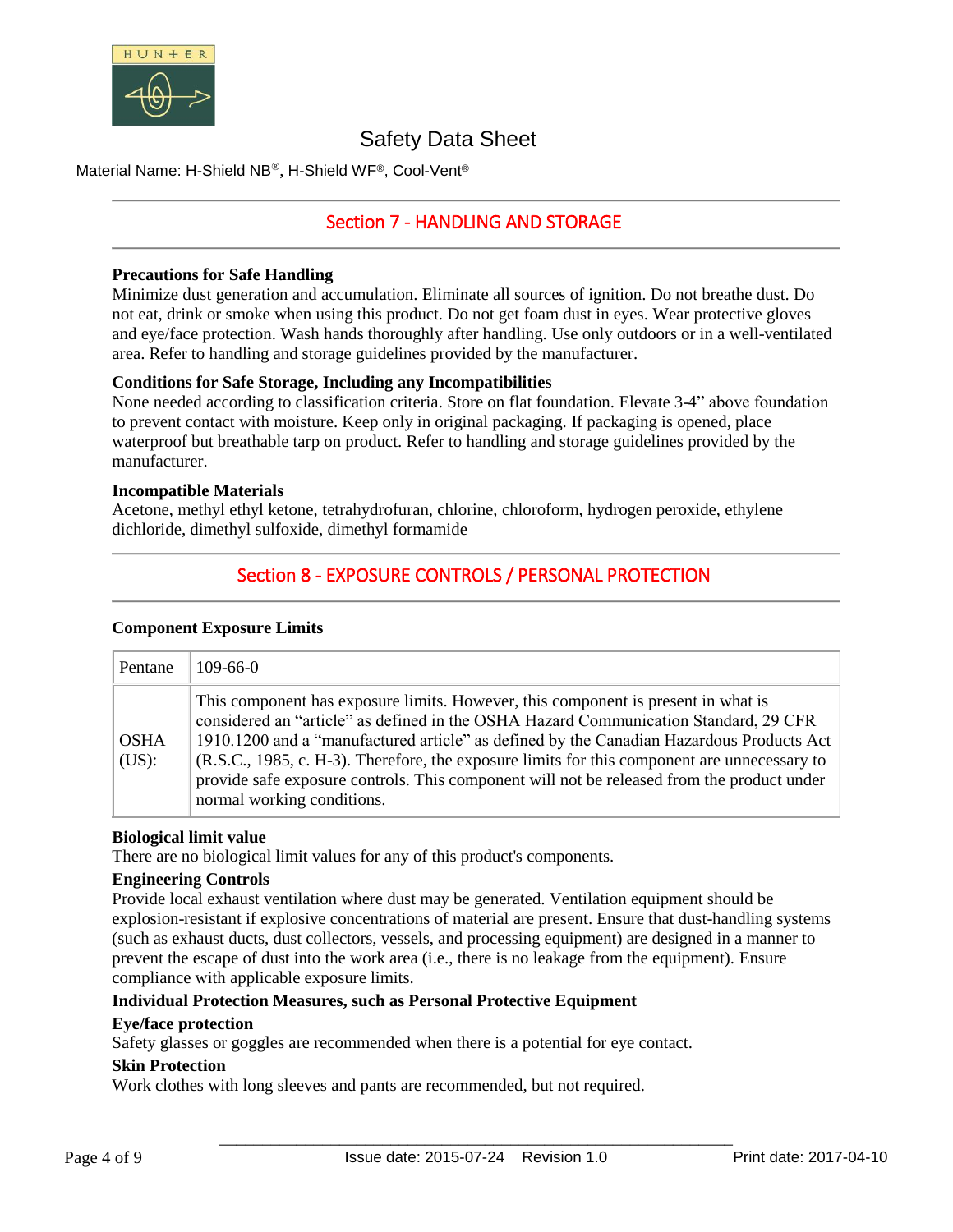

Material Name: H-Shield NB®, H-Shield WF®, Cool-Vent®

### **Respiratory Protection**

If respirable dusts are generated, respiratory protection may be needed. Consult with a health and safety professional for specific respirators appropriate for your use.

# **Glove Recommendations**

Protective gloves are not required, but recommended.

### **Protective Materials**

Recommended equipment: Provide emergency eye wash supplies in the immediate work area.

| <b>Appearance</b>                 | light yellow foam               | <b>Physical State</b>                                               | solid            |  |
|-----------------------------------|---------------------------------|---------------------------------------------------------------------|------------------|--|
| Odor                              | odorless to slight odor         | <b>Color</b>                                                        | light yellow     |  |
| <b>Odor Threshold</b>             | Not available                   | pH                                                                  | Not available    |  |
| <b>Melting Point</b>              | Not available                   | <b>Boiling Point</b>                                                | Not applicable   |  |
| <b>Freezing point</b>             | Not applicable                  | <b>Evaporation Rate</b>                                             | Not applicable   |  |
| <b>Boiling Point Range</b>        | Not applicable                  | <b>Flammability (solid, gas)</b>                                    | Not available    |  |
| <b>Autoignition</b>               | Not available                   | <b>Flash Point</b>                                                  | Not applicable   |  |
| <b>Lower Explosive</b><br>Limit   | Not applicable                  | <b>Decomposition</b>                                                | Not available    |  |
| <b>Upper Explosive</b><br>Limit   | Not applicable                  | <b>Vapor Pressure</b>                                               | Not applicable   |  |
| <b>Vapor Density</b><br>$(air=1)$ | Not applicable                  | <b>Specific Gravity (water=1)</b>                                   | $1.5 - 2.5$      |  |
| <b>Water Solubility</b>           | Insoluble                       | <b>Partition coefficient: n-</b><br>Not applicable<br>octanol/water |                  |  |
| <b>Viscosity</b>                  | Not applicable                  | <b>Solubility (Other)</b>                                           | Not available    |  |
| <b>Density</b>                    | $1.5 - 2.5$ lbs/ft <sup>3</sup> | <b>VOC</b>                                                          | contains Pentane |  |

# Section 9 - PHYSICAL AND CHEMICAL PROPERTIES

### **Other Information**

No additional information available.

# Section 10 - STABILITY AND REACTIVITY

### **Reactivity**

No reactivity hazard is expected.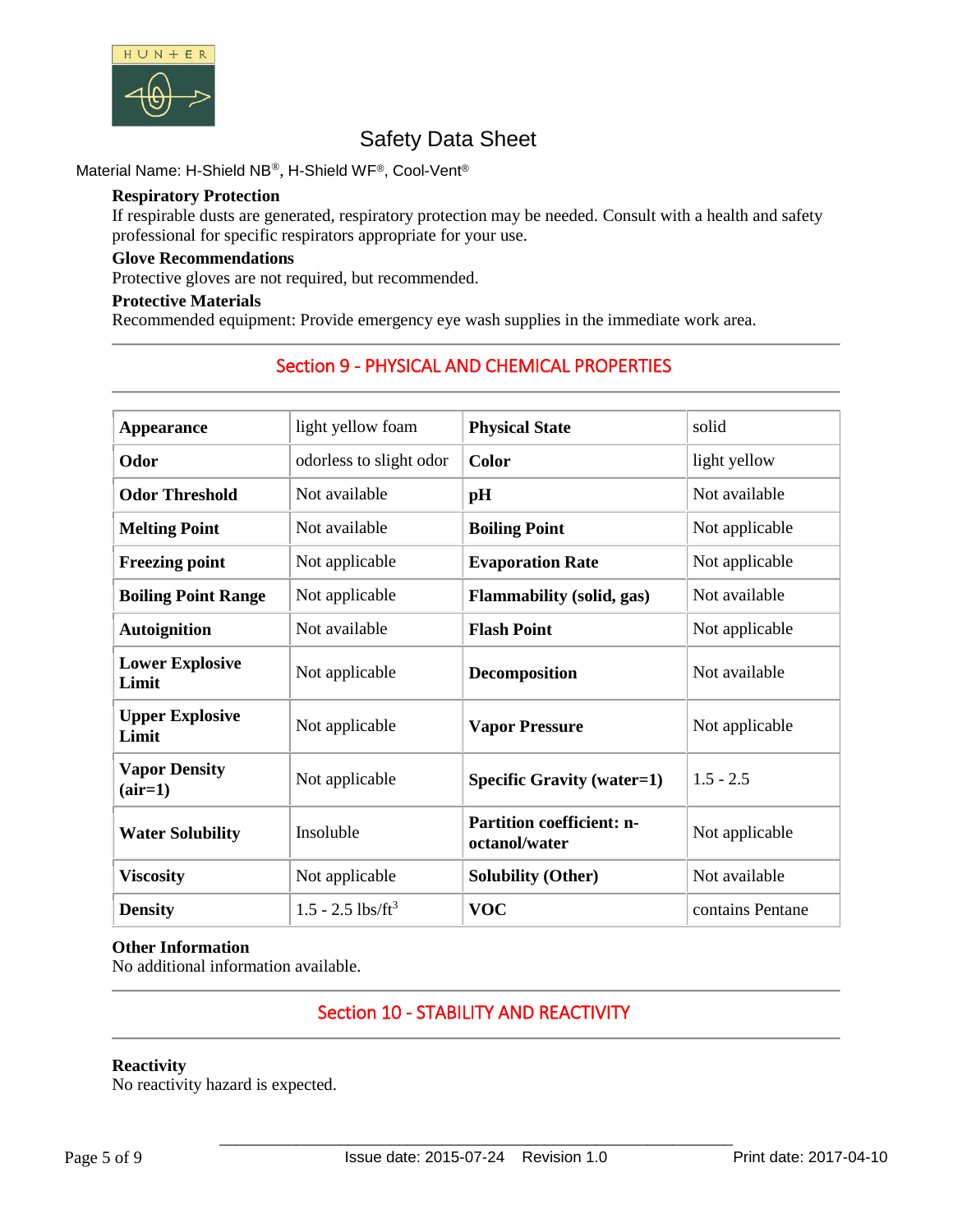

# Material Name: H-Shield NB®, H-Shield WF®, Cool-Vent®

### **Chemical Stability**

Stable under normal conditions of use.

### **Possibility of Hazardous Reactions**

Hazardous polymerization will not occur.

### **Conditions to Avoid**

Avoid dust generation and accumulation. Avoid heat, flames, sparks and other sources of ignition. Avoid contact with water or incompatible materials.

### **Incompatible Materials**

Acetone, methyl ethyl ketone, tetrahydrofuran, chlorine, chloroform, hydrogen peroxide, ethylene dichloride, dimethyl sulfoxide, dimethyl formamide

### **Hazardous decomposition products**

Oxides of carbon

# Section 11 - TOXICOLOGICAL INFORMATION

### **Information on Likely Routes of Exposure**

### **Inhalation**

Dust may cause irritation of the nose, throat and upper respiratory tract. May cause allergy or asthma symptoms or breathing difficulties if foam dust is inhaled.

### **Skin Contact**

Dust may cause mechanical irritation. May cause allergic skin reaction.

### **Eye Contact**

Direct contact with dust may cause mechanical irritation of the eyes.

### **Ingestion**

No information on significant adverse effects.

### **Acute and Chronic Toxicity**

### **Component Analysis - LD50/LC50**

The components of this material have been reviewed in various sources and the following selected endpoints are published: Pentane (109-66-0)

Non-hazardous acute toxicity values

### **Immediate Effects**

Direct contact with dust may cause mechanical irritation of the eyes, skin, respiratory tract. May cause allergic skin reaction. May cause allergy or asthma symptoms or breathing difficulties if foam dust is inhaled.

# **Delayed Effects**

No information on significant adverse effects.

### **Irritation/Corrosivity Data**

Direct contact with dust may cause mechanical irritation of the eyes, skin, respiratory tract.

### **Respiratory Sensitization**

May cause allergy or asthma symptoms or breathing difficulties if foam dust is inhaled.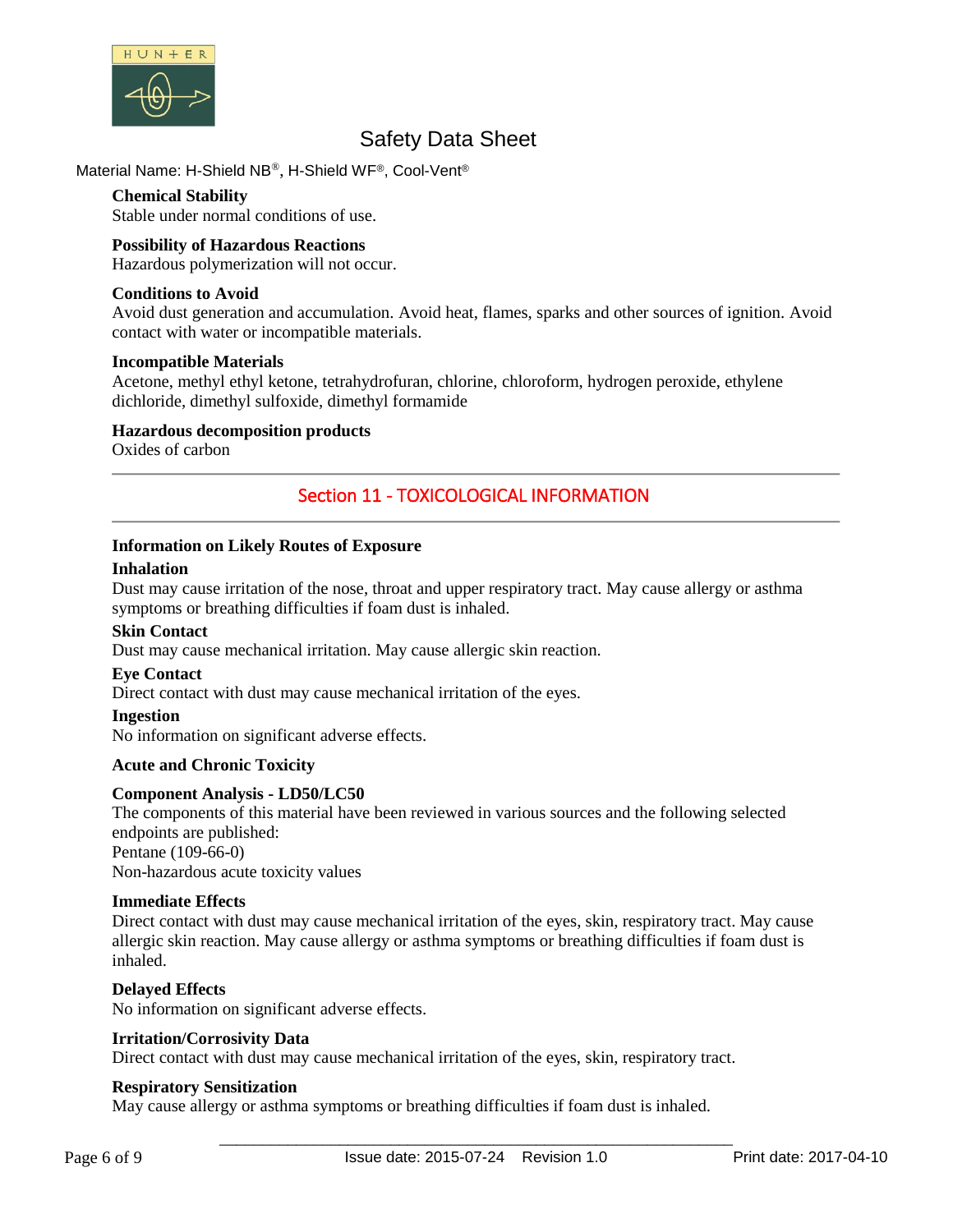

Material Name: H-Shield NB®, H-Shield WF®, Cool-Vent®

**Dermal Sensitization** May cause allergic skin reaction.

### **Component Carcinogenicity**

**Germ Cell Mutagenicity** No data available.

**Tumorigenic Data** No data available

#### **Reproductive Toxicity** No data available.

**Specific Target Organ Toxicity - Single Exposure** No target organs identified.

**Specific Target Organ Toxicity - Repeated Exposure** No target organs identified.

**Aspiration hazard** No data available.

**Medical Conditions Aggravated by Exposure** May cause allergic reactions.

# Section 12 - ECOLOGICAL INFORMATION

### **Component Analysis - Aquatic Toxicity**

No LOLI ecotoxicity data are available for this product's components

### **Persistence and Degradability**

No studies have been established for this product.

### **Bioaccumulative Potential**

No studies have been established for this product.

### **Mobility**

No studies have been established for this product.

# **Other Toxicity**

No additional information available.

# Section 13 - DISPOSAL CONSIDERATIONS

### **Disposal Methods**

Product is not an EPA hazardous waste. Dispose of contents/container in accordance with local/regional/national/international regulations.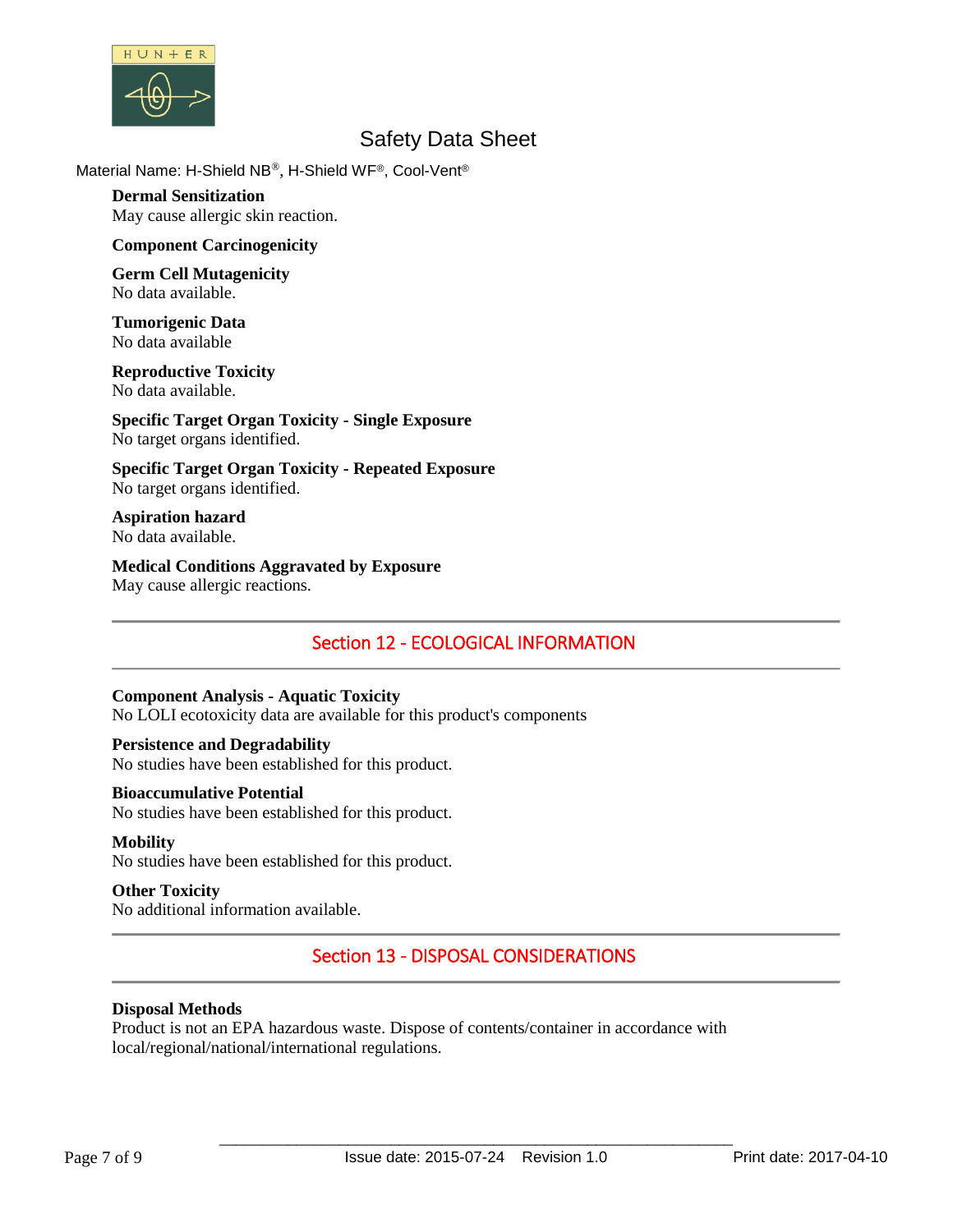

Material Name: H-Shield NB®, H-Shield WF®, Cool-Vent®

# Section 14 - TRANSPORT INFORMATION

**US DOT Information: UN/NA #:** Not regulated

# **IATA Information:**

**UN#:** Not regulated

# **IMDG Information:**

**UN#:** Not regulated

# **TDG Information:**

**UN#:** Not regulated

# Section 15 - REGULATORY INFORMATION

### **U.S. Federal Regulations**

None of this products components are listed under SARA Sections 302/304 (40 CFR 355 Appendix A), SARA Section 313 (40 CFR 372.65), CERCLA (40 CFR 302.4), TSCA 12(b), or require an OSHA process safety plan.

# **U.S. State Regulations**

The following components appear on one or more of the following state hazardous substances lists:

| $\vert$ Component $\vert$ CAS |                | CA | $ MA$ $ MN$ $ NJ$ |                        | <b>PA</b>      |
|-------------------------------|----------------|----|-------------------|------------------------|----------------|
| Pentane                       | $109 - 66 - 0$ |    |                   |                        |                |
| Fiberglass                    | 65997-17-3 No  |    | $\vert$ No        | $\vert$ Yes $\vert$ No | N <sub>0</sub> |

# **The following statement(s) are provided under the California Safe Drinking Water and Toxic Enforcement Act of 1986 (Proposition 65):**

WARNING! This product contains a chemical known to the state of California to cause cancer

### **Canadian WHMIS Ingredient Disclosure List (IDL)**

Components of this material have been checked against the Canadian WHMIS Ingredients Disclosure List. The List is composed of chemicals which must be identified on MSDSs if they are included in products which meet WHMIS criteria specified in the Controlled Products Regulations and are present above the threshold limits listed on the IDL

Pentane  $109-66-0$ 1 %

### **Component Analysis - Inventory**

Pentane (109-66-0)

| 1 C | 1e <sub>s</sub> |
|-----|-----------------|
|-----|-----------------|